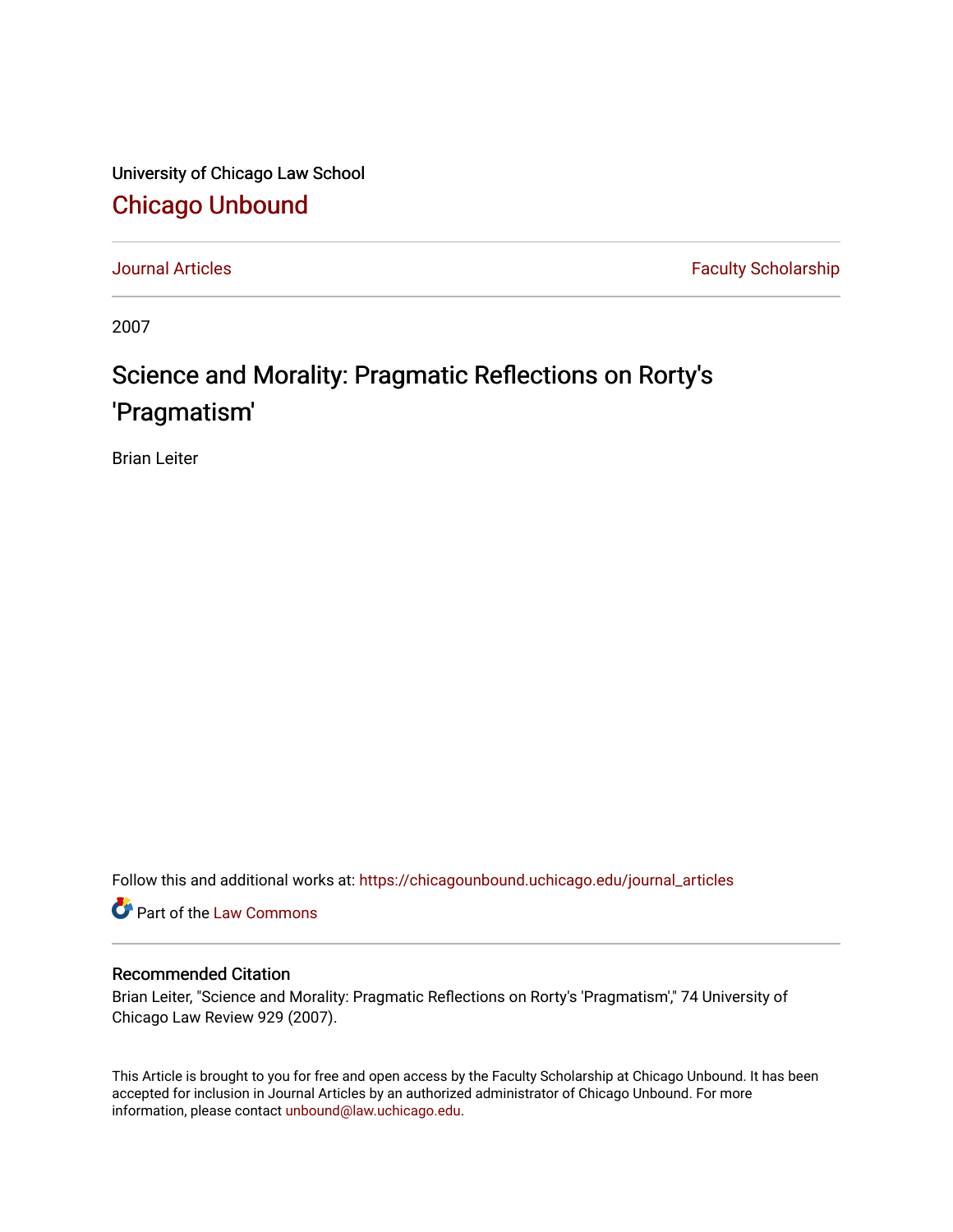## **Science and Morality: Pragmatic Reflections on Rorty's "Pragmatism"**

## *Brian Leitert*

"Pragmatism," says Richard Rorty, "puts natural science on all fours with politics and art. It is one more source of suggestions about what to do with our lives." Some self-professed pragmatists, like the American philosopher W.V.O. Quine, would obviously deny this.<sup>2</sup> I shall not engage in a proprietary dispute here about the label "pragmatism,"' but **I** do want to present a kind of pragmatic challenge to the idea that we have reason to think "science [is] on all fours with politics and art."

Let us start with a familiar distinction between questions of "theoretical reason" (questions about what we ought to believe) and questions of "practical reason" (questions about what we ought to do). Ethics, politics, and, on some views, art address what we ought to do ("what to do with our lives," as Rorty puts it); science, insofar as we credit its deliverances, tells us what we ought to believe. When Mendelian genetics supplied the causal mechanism explaining the truth of Darwin's theory of evolution **by** natural selection, it did not tell us "what to do with our lives." But when Herbert Spencer and other social Darwinists interpreted Darwin's theory metaphorically as describing patterns of wealth distribution in society, it did entail a practical conclusion: the socioeconomically "weak" ought to be allowed to perish, as they are not "fit" enough to survive in the marketplace. Unfortunately for the Social Darwinist apologists, for man-made inequities there was no genetic mechanism to support their story. Like Rorty,

t Hines H. Baker and Thelma Kelley Baker Chair in Law, Professor of Philosophy, and Director of the Law **&** Philosophy Program, The University of Texas at Austin. Thanks to Eric Posner and Richard Posner for comments on an earlier draft.

**I** Richard Rorty, *Dewey and Posner on Pragmatism and Moral Progress,* 74 **U** Chi L Rev **915,916 (2007).**

<sup>2</sup> See generally Brian Leiter, *Why Quine is Not a Postmodernist,* in Brian Leiter, *Naturalizing Jurisprudence: Essays on American Legal Realism and Naturalism in Legal Philosophy <sup>137</sup>* (Oxford **2007)** (arguing that for Quine, science can't **be** entirely justified **by** philosophy, but it nonetheless corresponds with more accurate and reliable predictions of future experience).<br>3 As a point of personal privilege as a Nietzsche scholar, I do want to observe that R

**<sup>3</sup>** As a point of personal privilege as a Nietzsche scholar, **I** do want to observe that Rorty's claims about Nietzsche's "vacillations" about truth and science at the start of his essay betray either an ignorance of or indifference to both Nietzsche's texts and Nietzsche scholarship. See Brian Leiter, *Nietzsche on Morality* **159-61** (Routledge 2002). See generally Maudemarie Clark, *Nietzsche on Truth and Philosophy* (Cambridge **1990).**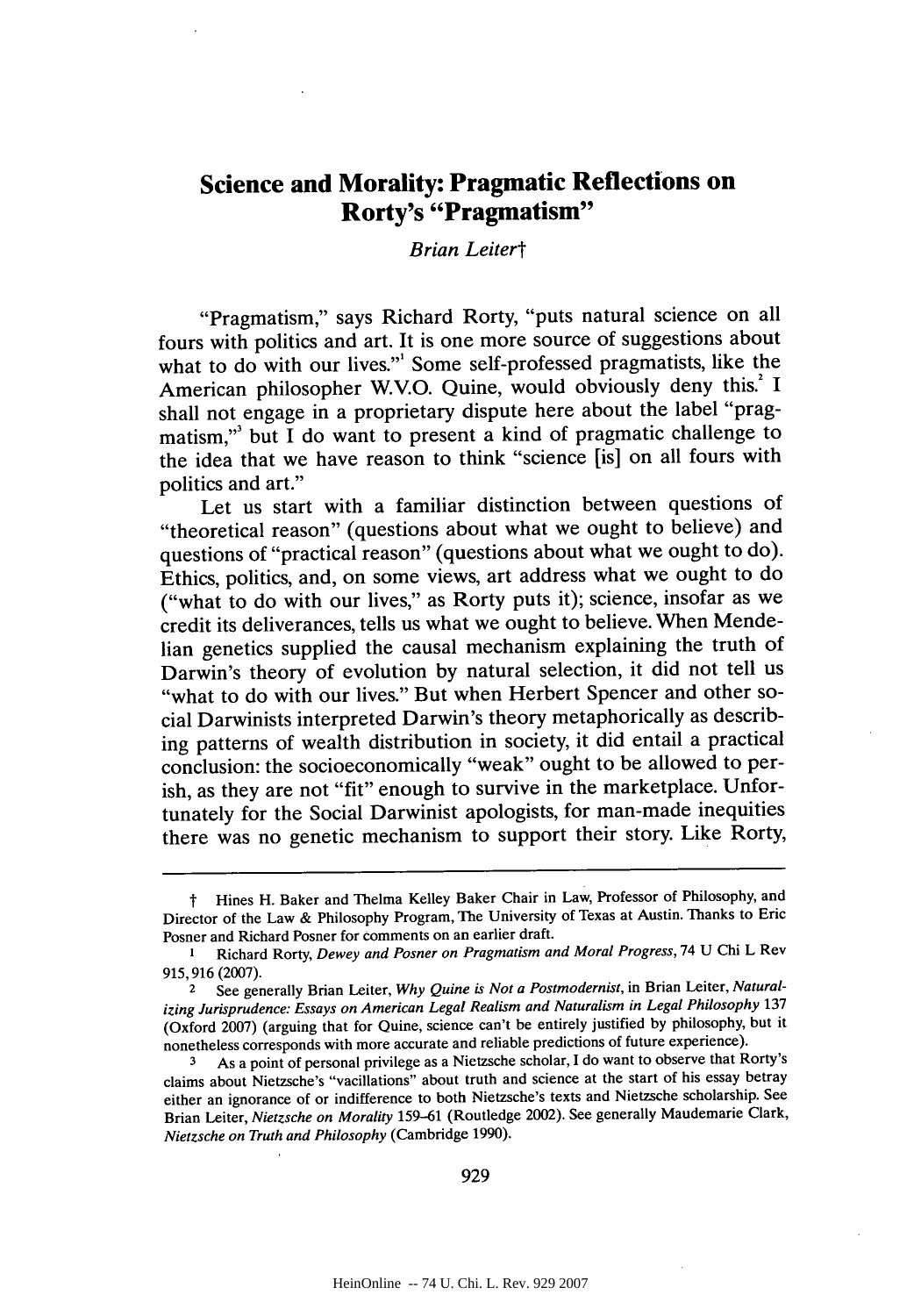however, they seemed to think that "science" was "on all fours with politics," that is, with "suggestions about what to do with our lives."<br>To be sure, scientists—from Albert Einstein to Noam Chomsky—

have had views about "what to do with our [collective] lives," but their practical claims are conceptually severable from their claims about what we ought to believe about *how things are,* whether it is the nature of time or the fundamental syntactic structure of all human languages. **If** science is "on all fours" with morals and politics, it can not possibly be because both involve "suggestions about what to do with our lives."<sup>4</sup>

Let us consider, then, two other formulations of what appears to be Rorty's central metaphor of morals and politics being "on all fours" with natural science. Rorty accepts that "reasoning in morals is no different than reasoning in science," and notes that moral propositions-for example, statements about the "cruelty" of certain punishments-"are true, on a pragmatist view, in just the same way that it is true that  $E = mc^2$ .<sup>, 6</sup> These claims, at first blush, seem as incredible as the first version of Rorty's thesis we examined. **If** reasoning in morals were no different than reasoning in science, how to explain then the fact that almost everyone partakes in the former, while the latter is the privilege of a **highly** trained elite? Surely there must be *some* differences in what kinds of reasons count as *reasons* that would explain this remarkable division of epistemic labor?

And we needn't know much about science, or morals, to notice the differences. It is not simply that reasoning in science often turns on mathematical reasoning that is almost entirely foreign to moral argument-outside certain largely irrelevant academic research programs in deontic logic. It is, more centrally, that the justification of (most) scientific propositions turns on their predictive, empirical success' and that when they are in fact deemed successful they are thought to have illuminated some aspect of the causal structure of the world.<sup>8</sup> But the justification of moral claims turns neither on their empirical predictive

<sup>&</sup>lt;sup>4</sup> One of the things we "do with our lives," admittedly, is try to understand what the world is like, but that is not a "suggestion" that emerges from science.<br>  $\frac{5}{\sqrt{1.5}}$  Rorty 74 II Chi I Rev at 922 (cited in note 1).

**<sup>5</sup>** Rorty, 74 **U** Chi L Rev at **922** (cited in note **1).**

**<sup>6</sup> Id.**

<sup>&</sup>lt;sup>7</sup> What counts as empirical success is itself subject to various epistemic constraints having to do with replicability, controlling for extraneous factors, and the like.

**<sup>8</sup>**On the centrality of causation to understanding what it is scientific theories do in ex- plaining phenomena, see Nancy Cartwright, *From Causation to Explanation and Back,* in Brian Leiter, ed, *The Future for Philosophy* **230, 232-37** (Oxford 2004).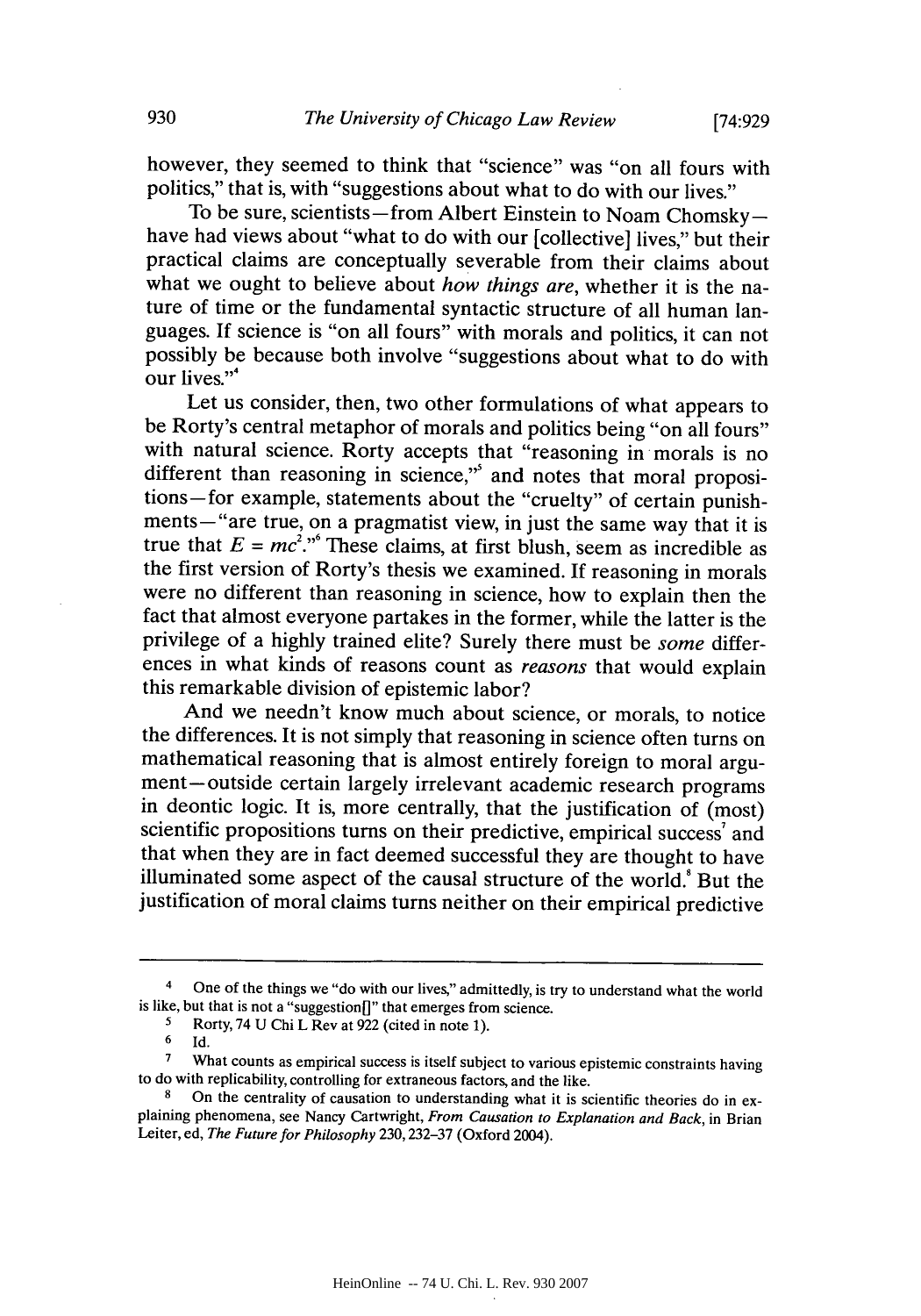success, nor their illuminating the causal structure of the world.<sup>9</sup> One justifies, for example, the claim that eating meat is morally wrong **by** appealing to a principle thought to be intuitively (not empirically!) plausible, like "unnecessary suffering is morally wrong," conjoined with empirical claims, like "animals are sentient creatures capable of suffering" and "the way animals are raised and killed in preparing meat causes them unnecessary suffering." This kind of argument licenses (and depends on) no empirical predictions and illuminates nought about the causal structure of the world. **By** contrast, we now accept that a scientific proposition like  $E = mc^2$  is true, *contra* Rorty, not for the kinds of reasons offered against the morality of eating meat, but because the mass-energy equivalence Einstein proposed was experimentally confirmed (the first time was in **1932 by J.D.** Cockcroft and E.T.S. Walton<sup>10</sup>).

Richard Rorty, a gifted and remarkably learned philosopher, surely knows all this, so what might he be thinking in claiming a methodological equivalence between morality and science? Curiously, it seems his contention must really depend on a distinctly unpragmatic philosophical thesis that abstracts away from the *actual practices* of justification in ethics and science that we have reviewed above. For, according to Rorty-purveyor, he says, of "the true pragmatist faith"<sup>"-1</sup> "[p]ragmatists substitute the question'which descriptions of the human situation are most useful for which human purposes?' for the question 'which descriptions tells us what that situation really is?"<sup>12</sup>

But now we may frame the challenge to the Rortian pragmatist starkly: why think any "human purposes" are actually served **by** substituting the purported pragmatic criterion "useful for **. ..** human purposes" for the *actual* and quite different criteria that the genuine practitioners of morals *and law and* science employ in trying to figure out what the moral, legal, and scientific "situation really is"? Pragmatism,

**<sup>9</sup>** Recently, some moral philosophers have thought the objective reality of moral claims (if not their status qua *moral)* is vindicated **by** their explanatory and causal power, though none of them have made good on these claims. For a critical discussion of this proposal, see generally Brian Leiter, *Moral Facts and Best Explanations,* in Leiter, *Naturalizing Jurisprudence* **203** (cited in note 2).

**<sup>10</sup>J.D.** Cockcroft and **E.TS.** Walton, *Experiments with High Velocity Positive Ions: II-The Disintegration of Elements by High Velocity Protons,* **137** Proceedings Royal Socy London Series B Papers Math **&** Phys Character **229,236-37 (1932).**

**<sup>11</sup>** Rorty, 74 **U** Chi L Rev at **918** (cited in note **1)** (arguing that Posner's rejection of the idea that society has made moral progress represents a relapse from true pragmatism into "positivistic science worship").

**<sup>12</sup>Id** at **916** (describing how pragmatists treat all metaphysical disputes as being "irrelevant to practice and thus not worth discussing").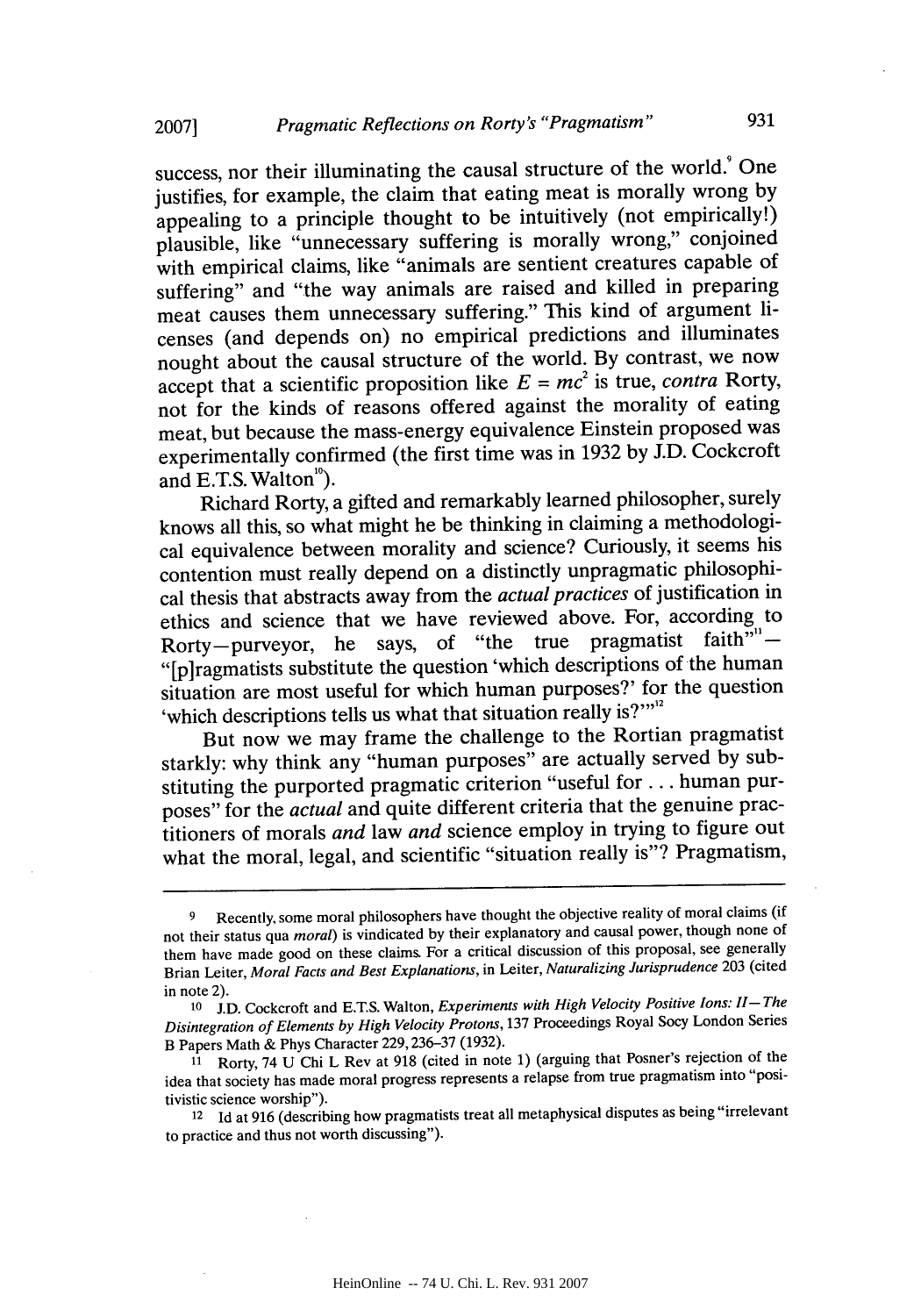qua philosophical thesis, seems to want to trump the *actual* practice of those whose intellectual inquiries it would interpret-and that seems an "unpragmatic" thing to do! Could it not be that trying to "figure out what the situation really is" is a better epistemic goal for inquiries that, in the end, serve human purposes?

landscape of the world starting several hundred years ago, a loose set of epistemic norms (norms for what we ought to believe as true) has permeated all aspects of human culture. At its core it holds that we should believe in the existence only of that which figures in the best causal explanation of our sense experience, a norm that has taken hold in fields ranging from theoretical physics to evolutionary biology. What constitutes a relevant causal explanation or sensory experience<br>is a matter of ongoing contention among scientists and philosophers."<br>The details do not matter for our purposes here. What matters is that we may take the human practice of science to be organized around a norm-a "social norm" as Rorty would say-to the effect, "We ought to deem actual only that which figures in the best causal explanation of what we can perceive." Let us call it "the Scientific Norm." That norm is vindicated, as it were, by its practical success: it works! Indeed, it works so well that it now dominates all the systematic inquiries of human beings, from physics to psychology. That is the truth in pragmatism-the epistemic norms that help us cope are the ones on which we now rely-but it is a truth obscured **by** Rorty's promiscuous version of temic norms (namely, that they work for human purposes) with the *content* of the norms themselves (most of which make no reference to human purposes, but rather criteria like causal or explanatory power). Consider this telling passage from Rorty:

In the sixteenth century it was only rational to test astrophysical or biological theories against holy scripture. We can rightly claim to be more rational than Copernicus's contemporaries, if that means simply that our beliefs about what to test against what—and, more generally, for what is relevant to what—are true, whereas many of theirs were false. Our social norms are indeed<br>better than their social norms. But there is no discipline called "epistemology" that can show this to be the case. Our judgments

**<sup>13</sup>**See generally Cartwright, *From Causation to Explanation and Back* (cited in note **8).**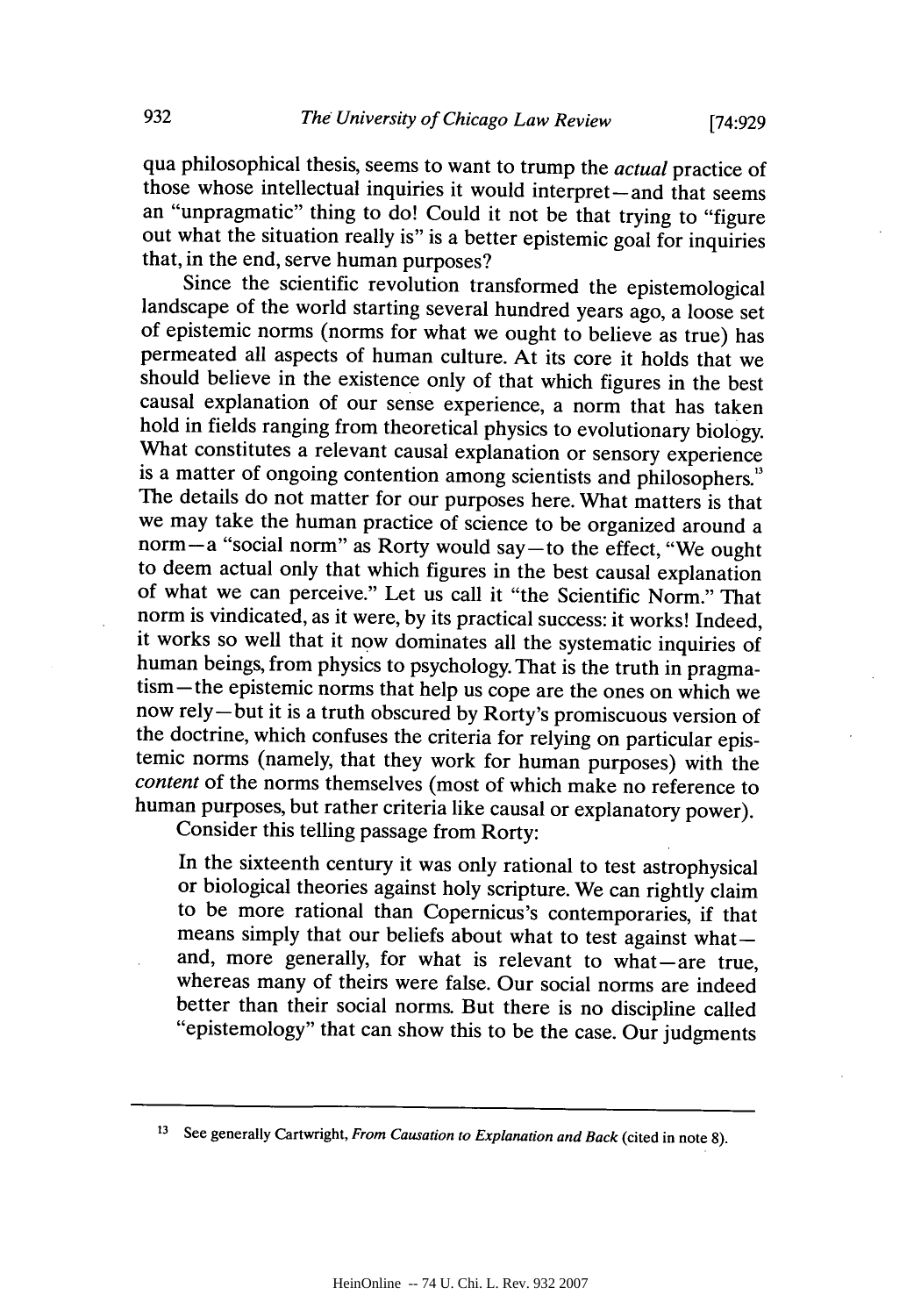What it is *reasonable* to do is, of course, relative to the existing norms of rationality, so Rorty is correct that it could have been rational five hundred years ago to test empirical hypotheses against scripture. And so, too, our judgment of what it is reasonable to believe now is a judgment made relative to our current norms of rationality, norms that triumphed, more or less, with the scientific revolution. But these norms triumphed for practical reasons; that is, they worked in a way that hypotheses based on scripture did not. Aeronautical engineers take seriously the Scientific Norm in designing airplanes, but they do not pay much heed to scripture, at least during their day **job.** Does a "discipline called 'epistemology' show this to be the case"? Not if what Rorty means is a discipline that stands outside history to tell us which epistemic norms deserve our allegiance. But if epistemology means, as pragmatists like Quine would have it," the discipline that describes the norms that figure in successful inquiries, then epistemology does tell us something very important: it tells us that the Scientific Norm undergirds all those inquiries which have had the most dramatic results for human purposes **by** transforming our world over the last several centuries.

We may see how Rorty's "pragmatism," as he calls it, goes wrong **by** recalling the most evocative metaphor in the pragmatist genre, "Neurath's boat," an image due to the logical positivist Otto Neurath but made famous in post-WWII philosophy **by** the American pragmatist Quine.<sup>16</sup> Neurath (and Quine) analogized our epistemological situation to that of sailors at sea who must rebuild the boat in which they sail. Being afloat, they cannot abandon the ship and rebuild it from scratch, so they must choose to stand firm on certain planks of the ship while rebuilding others. They, of course, choose to "stand firm" on those planks that are the most sturdy and reliable-the ones that "work" the best-though there may come a point when the sailors will tear those up too and replace them with new ones.

Our epistemological situation, on this Quinean pragmatic view, is the same. In figuring out what we ought to believe, we necessarily "stand firm" on certain epistemic "planks" in our best-going theory of the world, the one that, to date, has worked the best. To be sure, we

**<sup>14</sup>**Rorty, 74 **U** Chi L Rev at **925** (cited in note **1).**

**<sup>15</sup>**See Leiter, *Why Quine is Not a Postmodernist* at 145 (cited in note 2).

**<sup>16</sup>**See *W.V.O.* Quine, *Word and Object* 3,123-24 (MIT **1960).**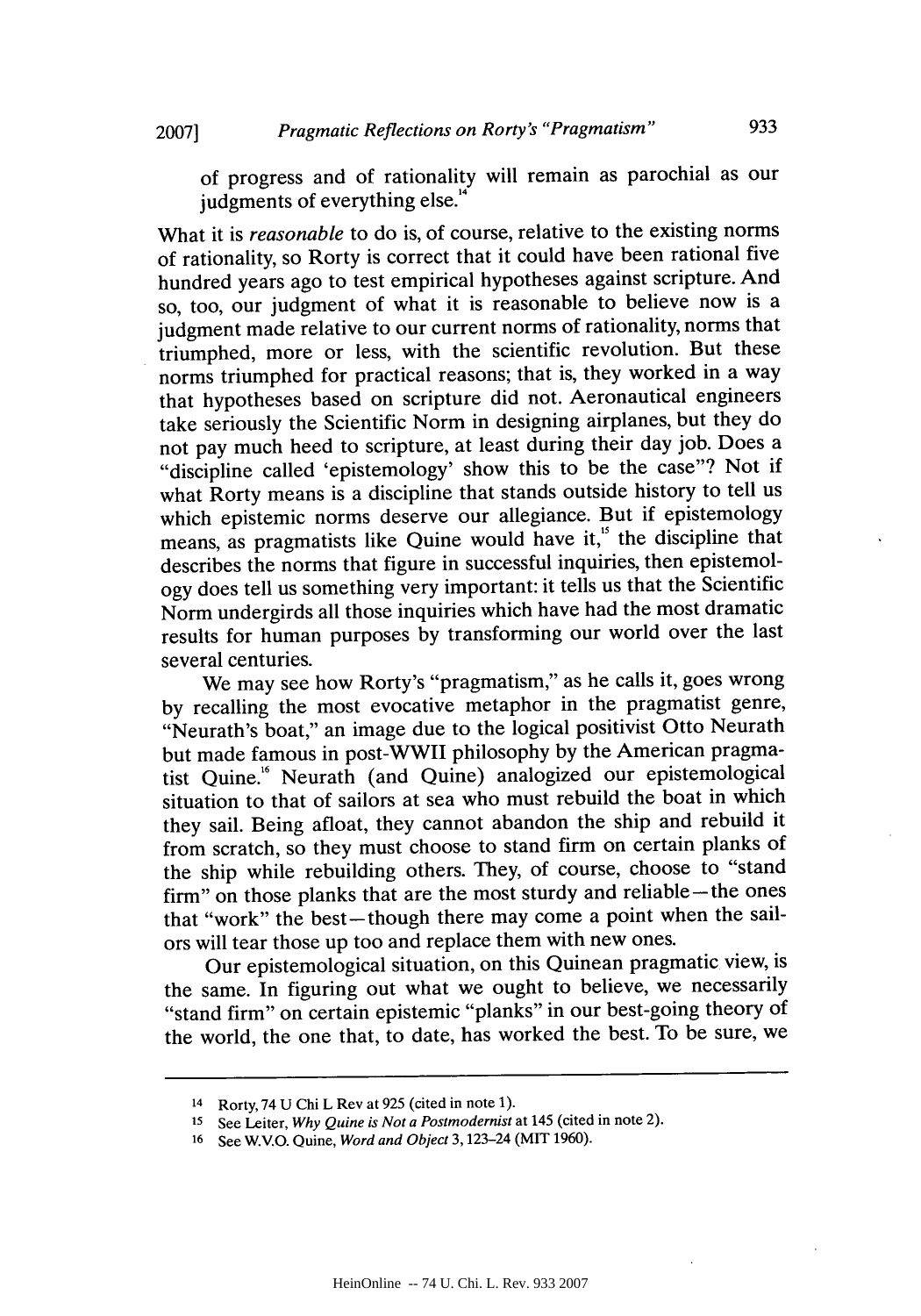cannot rule out that we may one day want to replace those planks too-just as our predecessors replaced planks like "the truth is what the Good Book says" and "Newtonian mechanics describes the laws governing all matter"—but that is just to renounce absolute certainty and accept fallibilism as fundamental to our epistemological situation.

Where the Neurath/Quine picture agrees with Rorty is that all our epistemic judgments are "parochial," but only in the fairly trivial sense that it is conceptually (hence practically) impossible for us to climb out of our ship (our best-going theory of the world) and rebuild the whole edifice from scratch **by** reference to nonparochial (nonhistorical) standards of truth and warrant. (On Quine's view, "there is no<br>Archimedean point of cosmic exile from which to leverage our theory of the world."<sup>"</sup>) We must *necessarily* rely on certain epistemic criteria-criteria for what we *ought* to believe-any time we ask about the justification of any other belief (including beliefs about epistemic criteria). That is just to say that we must stand firm on certain "planks" in the boat while rebuilding (or figuring out whether we *ought* to rebuild) any other planks. The only question, then, is which planks we ought to "stand firm" on because they work so well.

One such plank seems rather clearly to be the Scientific Norm. Rorty, however, would have us get out of the "boat" we're currently in, the one in which the Scientific Norm has been perhaps the firmest plank on which we stand, and board a different boat in which "most useful for human purposes" is the governing norm. But there is no pragmatic reason to do that, and Rorty gives us none, or at least none that is convincing.

Now Rorty does sometimes write as though, in terms of practical success, science and morals are on a par. He says, for example, "We have been equally successful in both morals and physics. To be sure, we have more difficulty convincing people of our moral views than of our scientific views, but this does not mean that the two differ in something called 'epistemic status.'"<sup>18</sup> Yet what could count as the evidence of "equal success" in morals and physics that Rorty has in mind? It can't be that those who try to violate the laws of physics end up frustrated, maimed, or dead, while those who violate the moral law (however it is understood) suffer no predictable set of consequences at all. It can't be that Nazi scientists and Manhattan Project scientists were interested in

**<sup>17</sup>**Roger F Gibson, *Willard Van Orman Quine,* in Jaegwon Kim and Ernest Sosa, eds, *<sup>A</sup> Companion to Metaphysics* 426,427 (Blackwell **1995).** See also Peter Hylton, *Quine's Naturalism,* **19** Midwest Stud in Phil **261,265** (1994).

**<sup>18</sup>**Rorty, 74 **U** Chi L Rev at **920** (cited in note **1).**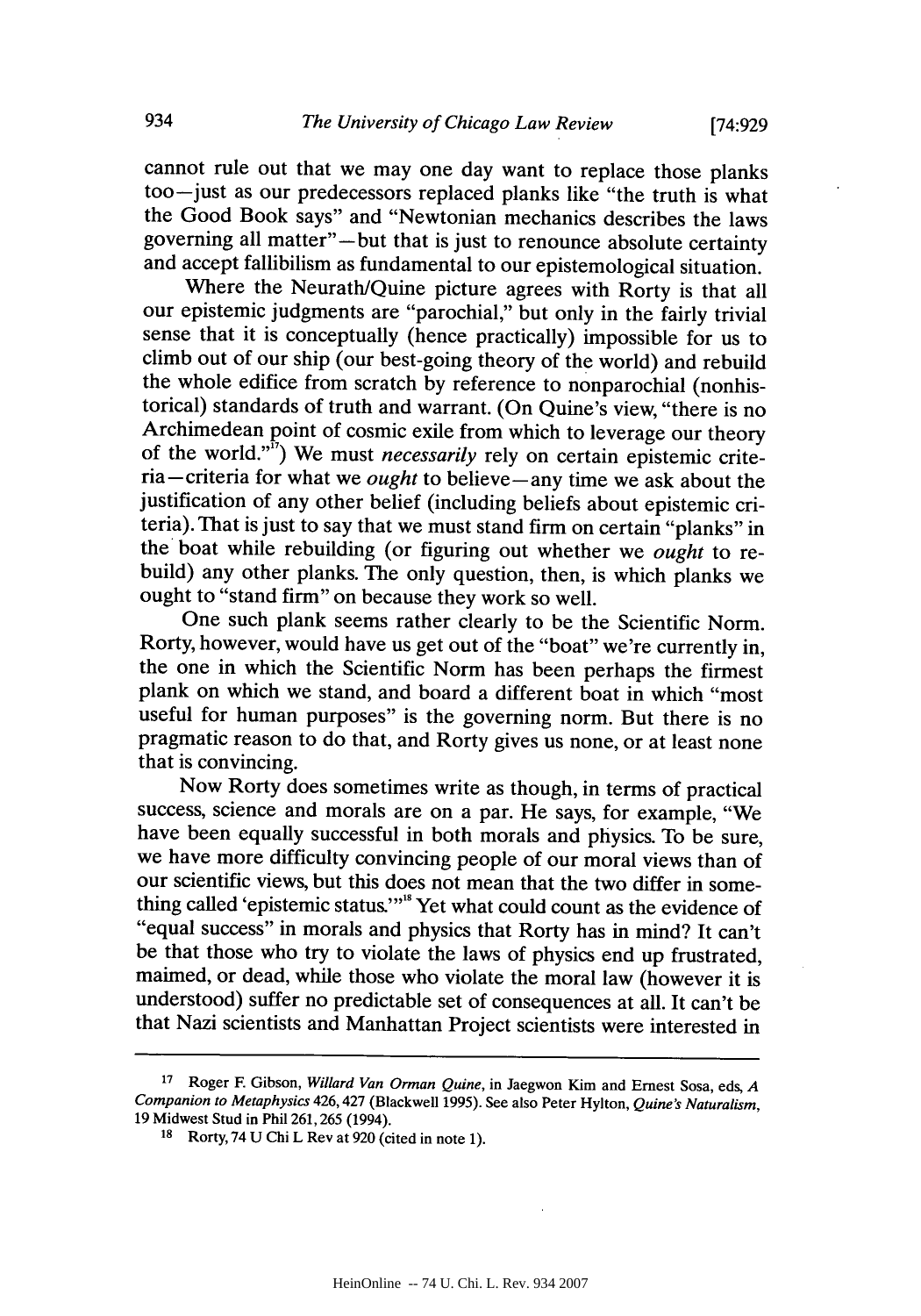the same physics, but had rather different morals and politics. It can't be that the academic community in physics is global, transcending culture and nationality, while most moral debate is parochial in the worst sense of that term, that is, tracking the interests and horizons of particular classes, cultural traditions, and experiences.

Rorty objects, however, that "brute facts about the presence or absence of consensus-whether about planetary orbits or about sodomy-are to be explained sociologically rather than epistemologically."'9 For this to be persuasive, however, we would need to hear the details about how the actual *sociological* explanation goes, and Rorty, alas, never offers any. About the only explanatorily relevant psychosocial factor in the offing is that humans everywhere share an interest in predicting the future course of their experience, but that simply explains why the Scientific Norm works for human purposes, and why Nazis and social democrats share the same physics, but not the same morals. But that is a "sociological" explanation that simply underlines the fundamental difference between morals and science.

Rorty's response to Judge Posner's moral skepticism, then, rings hollow: "When Posner argues that moral philosophy is 'epistemically feeble' on the ground that 'the criteria for pronouncing a moral claim valid are given **by** the culture in which the claim is advanced,' Kuhnians like myself reply that the same argument would show the epistemic feebleness of physics and biology."<sup>20</sup> But Kuhn never claimed anything of the kind about physics or biology, and Rorty never gives us the details of how the allegedly Kuhn-inspired cultural explanation for physics and biology would go. Rorty's conjecture as to Dewey's reply to Judge Posner's skepticism about moral progress is equally unconvincing: *"Of course* our judgment of our own rightness is provincial. So are all our judgments about anything. But why should the fact that we use the criteria of our time and place to judge that we have made progress cast doubt on that judgment? What other criteria are available?"<sup>In</sup> The "other criteria" available are precisely the criteria of "our time and place"-the criteria reflected in the planks on which we presently "stand firm" - which suggest that moral judgments are "epistemically feeble" (hostage to class interest and cultural bias) in

**<sup>19</sup>Id at 921.**

**<sup>20</sup>Id at 921.**

**<sup>21</sup> Id at 920**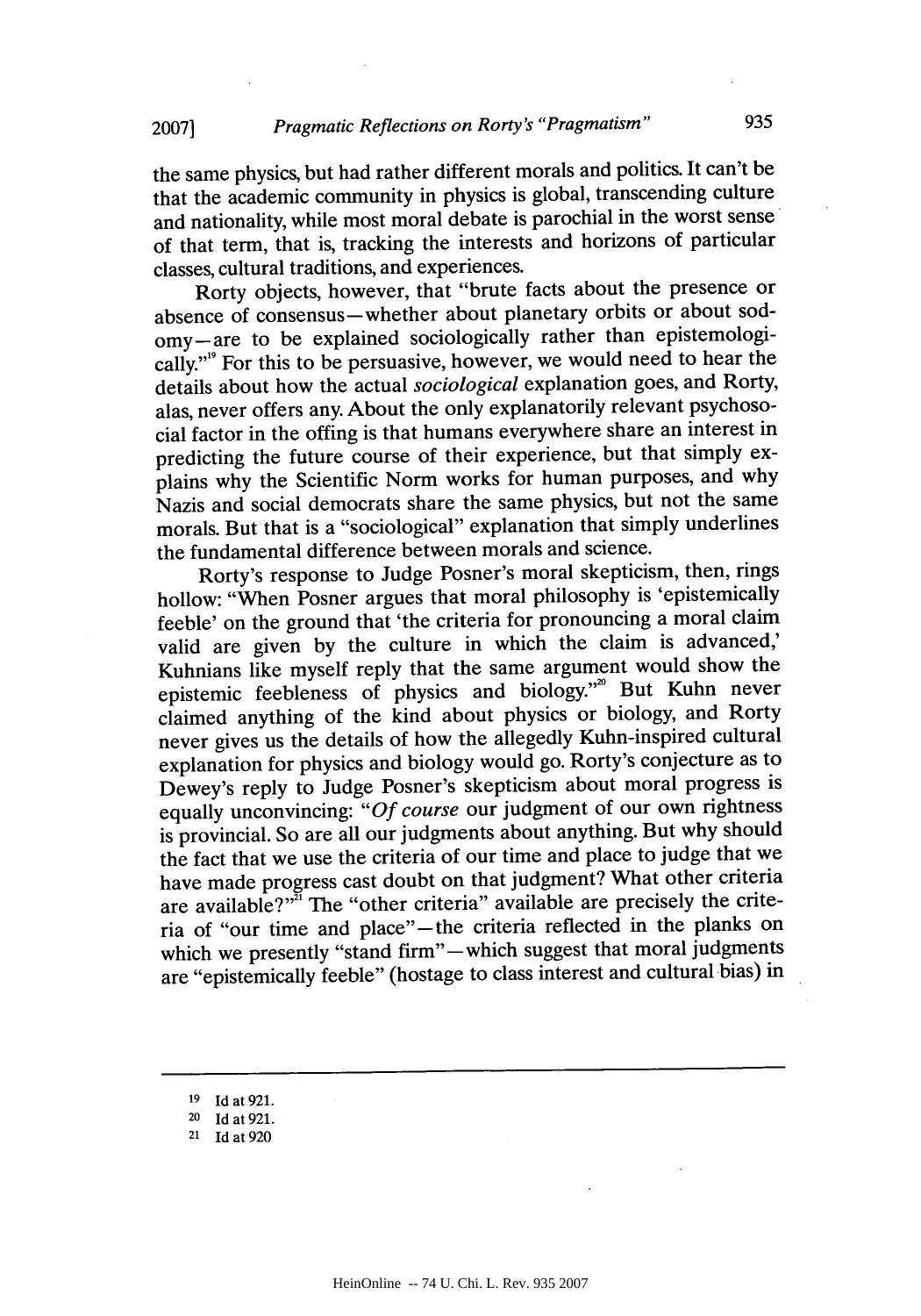a way that scientific judgments (generally) are not.<sup>2</sup> Rorty claims that Dewey thought "that the contingency of our moral outlook, its dependence on material conditions, no more impugns our moral superiority than Galileo's dependence on expensive new optical technology impugned the Copernican theory of the heavens."<sup>3</sup> Yet the Copernican theory of the heavens (meaning, just to be clear, that the sun, not the earth, is at the center of our solar system) has been so well confirmed, so many ways, that it is no longer hostage to the peculiarities of any particular scientific instrument, while the empirical evidence for the vulnerability of moral judgment to "material conditions" (among other factors) continues to multiply beyond even the obvious cases.<sup>24</sup>

The difficulties afflicting Rorty's position are on helpful display in this passage from his Dewey Lecture:

Dewey and Kuhn tried to persuade us that criteria of relevance, and thus of rationality, are social norms. Such norms have changed, sometimes for the worse and sometimes for the better. They will keep right on changing. But we shall never be able to prove that any given change was a good or a bad one. To do so we would have to find an Archimedean standpoint from which to compare our sentences with the things that make them true or false.<sup>25</sup>

Norms of rationality and of justified belief-like the Scientific Norm-may be social norms in the banal sense of being norms that enjoy wide (or moderately) wide acceptance in society (or at least elite sectors of society), but they are not "social norms" in the sense of being norms whose prevalence is explicable solely in terms of sociological forces, as Rorty repeatedly (but without any evidence) suggests. Rorty may also be right that these norms "will keep right on changing"—that is just to acknowledge fallibilism as all pragmatists and empiricists do-but it is a non sequitur to conclude from fallibilism that we "shall never be able to prove that any given change was a good or a bad one." Only if "prove" means "prove infallibly" would

<sup>&</sup>lt;sup>22</sup> The exceptions are familiar enough-from Lysenkoism to the biology of race-though these cases stand discredited among scientists in a way in which racism, national chauvinism, and sexism, among many other moral "ills," do not among educated elites in different countries.

**<sup>2</sup>**Rorty, 74 **U** Chi L Rev at **920** (cited in note **1).**

<sup>&</sup>lt;sup>24</sup> The classic contemporary study is Jonathan Haidt, Silvia Helena Koller, and Maria G.<br>Dias, *Affect, Culture, and Morality, or Is It Wrong to Eat Your Dog?*, 65 J Personality & Soc Psych 613, 625 (Oct 1993) (finding that wealthier individuals in the United States and Brazil were more likely than poorer individuals to distinguish between harmful actions and harmless but "offensive" actions in making moral judgments), but examples could be multiplied.

**<sup>2</sup>**Rorty, 74 **U** Chi L Rev at **926** (cited in note **1).**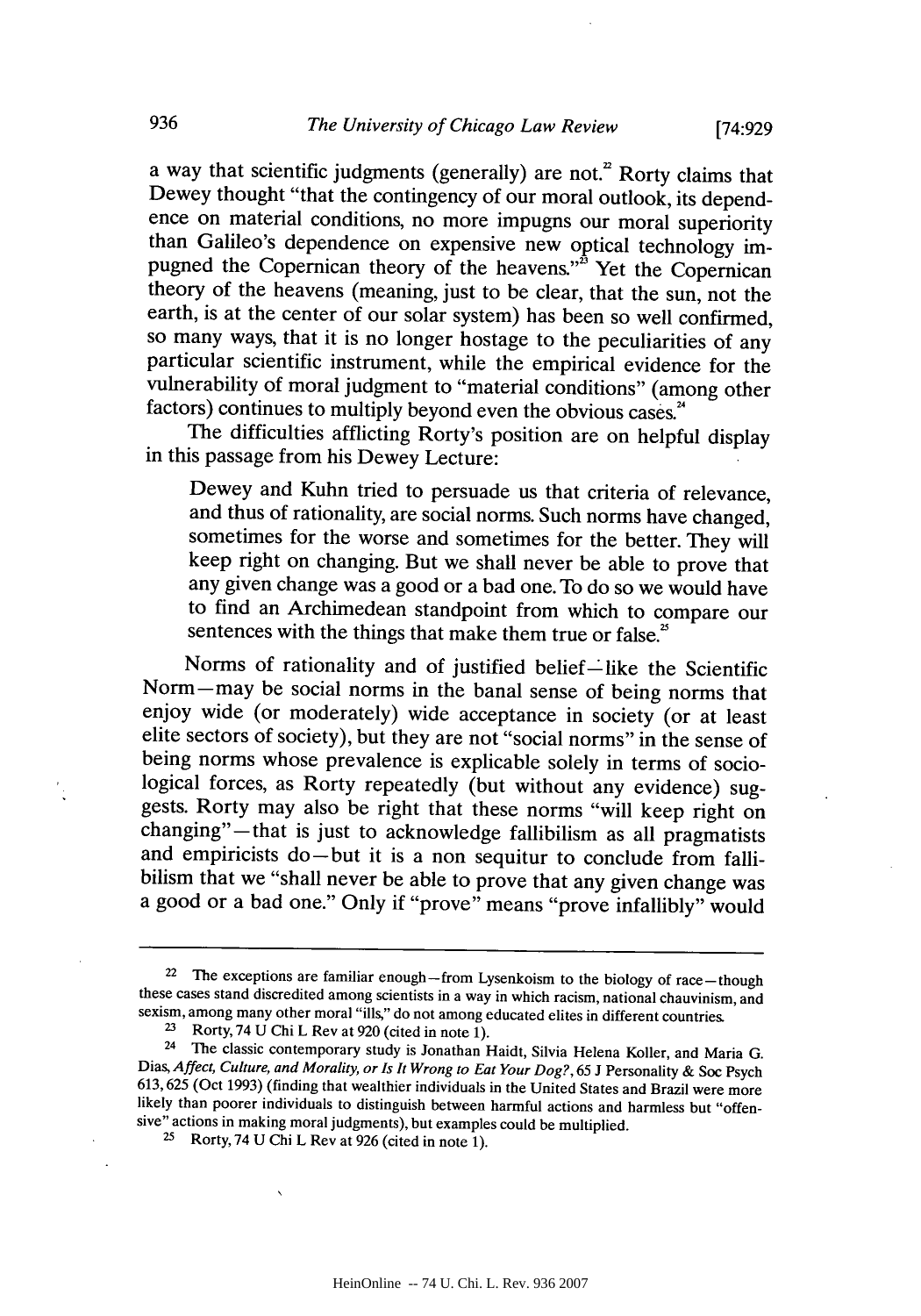this be true, but that is a standard of proof that plays no role, except rhetorical, in human inquiries. We need no Archimedean standpoint to conclude that moral inquiry is feeble in a way physics is not, we need only take seriously our best current understanding of the world, how it works, and the epistemic norms that have proven most effective in making sense of it. Judge Posner, standing on the current planks in Neurath's boat on which we all stand, observes that morality seems *far more* dependent on time and place than physics, a **highly** plausible causal/empirical hypothesis that could only be refuted **by** showing that moral discourse *really is* as successful *and really is* as epistemically credible by the standards those of us in the boat are employing.<sup>26</sup> Perhaps we shall one day radically revamp the current planks in the boat on which we currently stand as a matter of practice. Until that happens, talk of "pragmatism" does no work as a response to moral skepticism.

**If I** am right, then perhaps there is only *one* plausible pragmatic thesis that deserves notice in philosophy, and it is the one suggested **by** the powerful metaphor of Neurath's boat. This thesis is, *contra* Rorty, very much an epistemological thesis, that is, a thesis about the justification of what we ought to believe. And it says that justification can not run all the way down, that it is grounded, unavoidably, in propositions (and practices) that we accept because they work, and not for any other reason. But nothing in human experience or history gives us any reason to think that the criterion of "what works" extends all the way up the chain of justification. For it turns out that from human experience and human history, the practices "that work" are practices whose criteria of belief and action have *nothing* to do with practical considerations. And when we take those practices seriously, natural science and morality seem to be *very* different indeed.

**<sup>26</sup>**See Richard **A.** Posner, *The Problematics of Moral and Legal Theory* **59-63** (Belknap **1999)** (distinguishing scientific from moral theory because science-in publicly dealing with "what can be perceived"-has made predictions that have proven accurate, and inspires faith and agreement on matters of practical, everyday reliance).